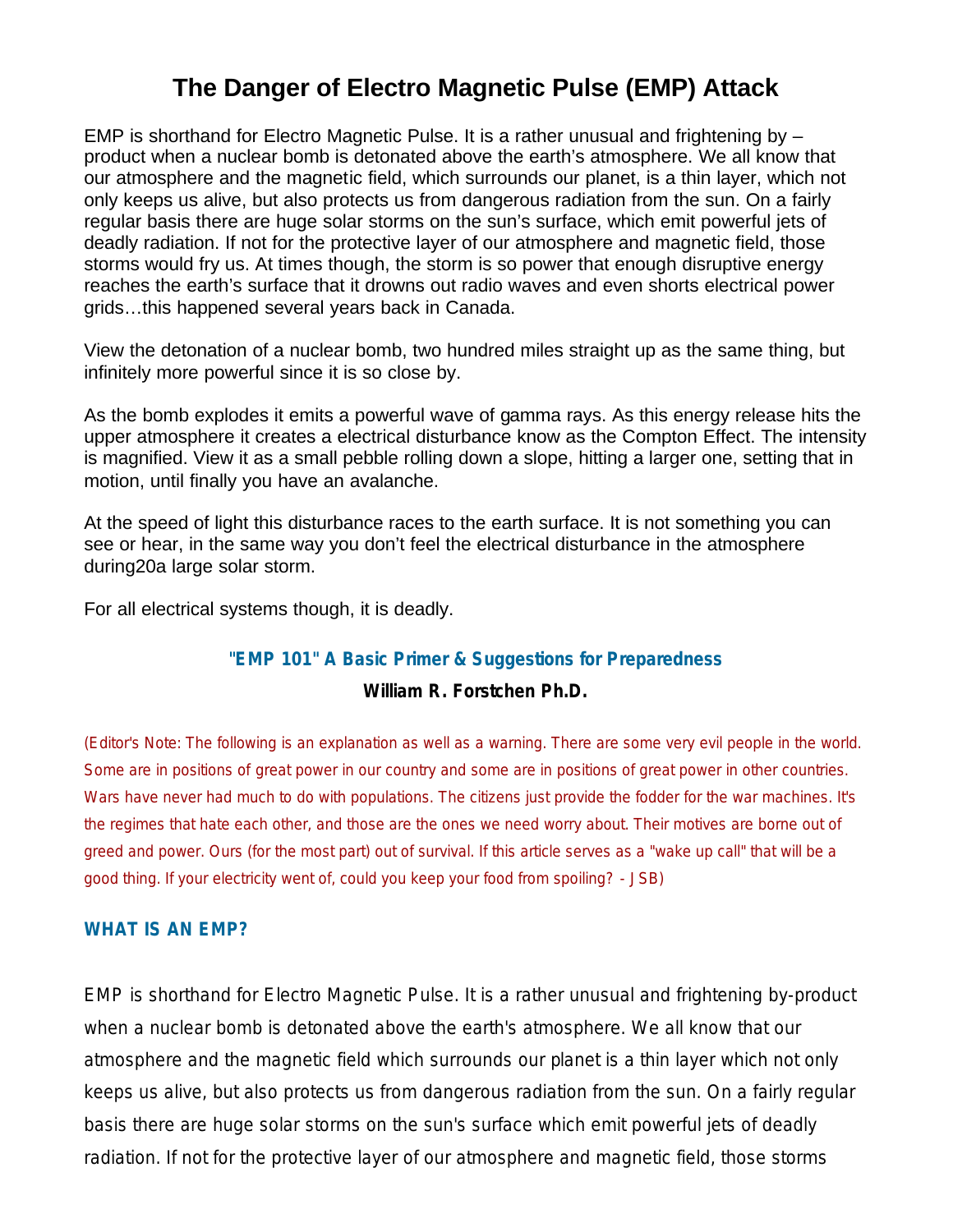would fry us. At times though, the storm is so power that enough disruptive energy reaches the earth's surface that it drowns out radio waves and even shorts electrical power grids...this happened several years back in Canada.

View the detonation of a nuclear bomb, two hundred miles straight up as the same thing, but infinitely more powerful since it is so close by.

As the bomb explodes it emits a powerful wave of gamma rays. As this energy release hits the upper atmosphere it creates a electrical disturbance know as the Compton Effect. The intensity is magnified. View it as a small pebble rolling down a slope, hitting a larger one, setting that in motion, until finally you have an avalanche.

At the speed of light this disturbance races to the earth surface. It is not something you can see or hear, in the same way you don't feel the electrical disturbance in the atmosphere during a large solar storm. For all electrical systems though, it is deadly.

## **WHAT HAPPENS WHEN THIS "PULSE" HITS THE SURFACE?**

Those who might remember ham radio operators, or even the old CB radios of the 1970s can recall that if you ran out a wire as an antenna you could send and receive a better signal. The wire not only transmitted the very faint power of a few watts of electricity from your radio, it could receive even fainted signals in return. As the Pulse strikes the earths surface, with a power that could range up to hundreds of amps per square yard, it will not affect you directly, at most you'll feel a slight tingling, the same as when lightning is about to strike close by, and nearly all the energy will just be absorbed into the ground and dissipate. The bad news, however, is wherever it strikes wires, metal surfaces, antennas, power lines it will now travel along those metal surfaces (in the same way a lightning bolt will always follow the metal of a lightning rod, or the power line into your house.) The longer the wire, the more energy is absorbed, a high tension wire miles long will absorb tens of thousands of amps, and here is where the destruction begins as it slams into any delicate electronic circuits, meaning computer chips, relays, etc. In that instant, they are overloaded by the massive energy surge, short circuit, and fry. Your house via electric, phone and cable wires is connected, like all the rest of us into the power and communications grids. This energy surge will destroy all delicate electronics in your home, even as it destroys all the major components all the way back to the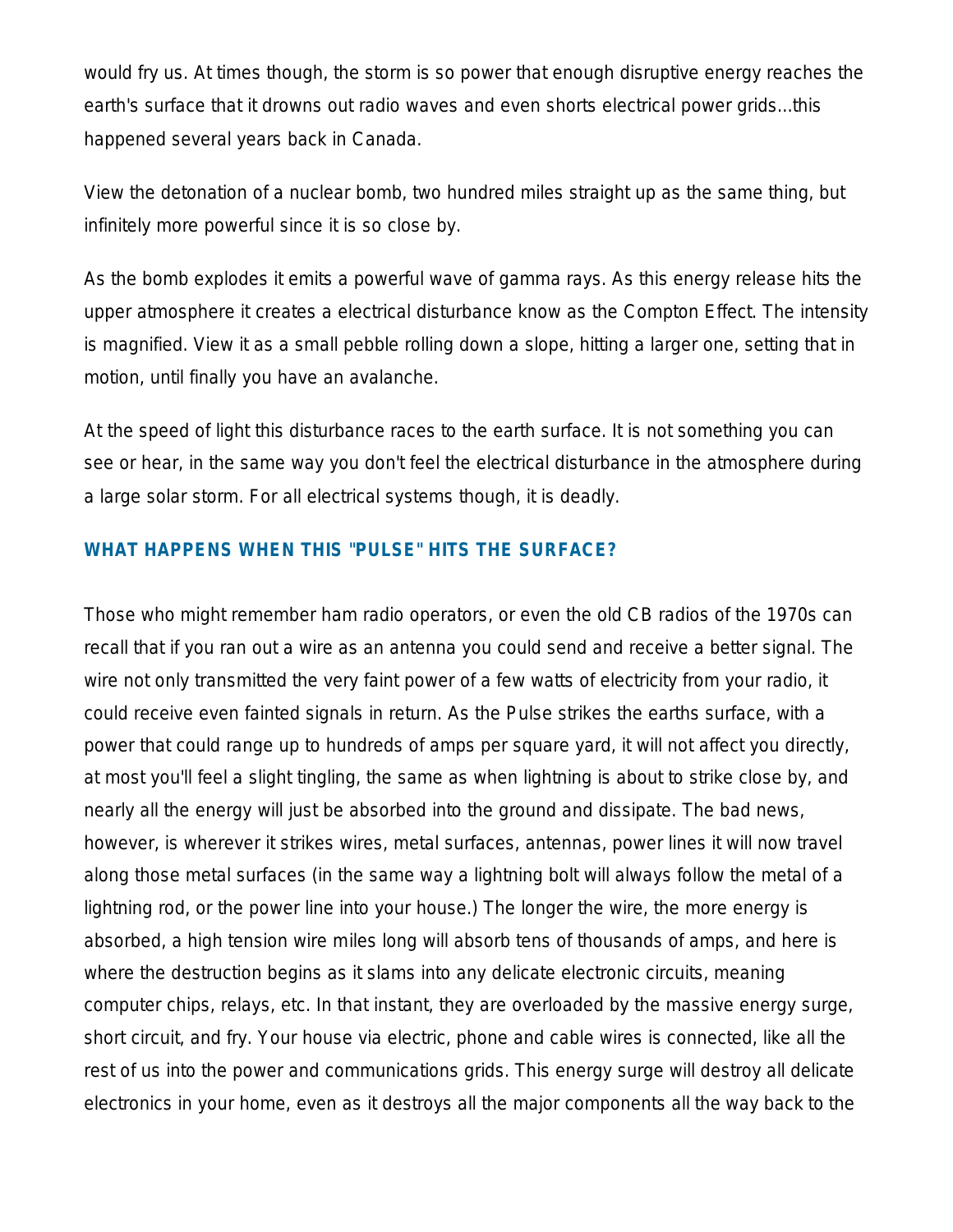power company's generators and the phone company's main relays. In far less than a milli second the entire power grid of the United States, and all that it supports will be destroyed.

### **WOULDN"T CIRCUIT BREAKERS AND SURGE PROTECTORS STOP IT?**

This is where the effect of EMP starts to get complex. All electricity travels, of course, at the speed of light. The circuit breakers that are built into our electrical system or the ones you buy to plug your own computer in to, are designed to "read' the flow of current. If it suddenly exceeds a certain level, the breaker snaps and takes you off line, thus protecting everything beyond it. More than a few of us have found out that when you buy a cheap surge protector for ten or twenty bucks sure it will snap off, but the surge has already passed through and fried your expensive plasma television or new computer. Unlike a lightning strike, or other power surge, an EMP surge is "front loaded." Meaning it doesn't do a build up for a couple of mirco seconds, allowing enough time for the circuit breaker to "read" that trouble is on the way and shut down. It comes instead like a wall of energy, without any advance wave building up as a warning. It therefore slams through nearly all commercial and even military surge protectors already in place, and is past the "safety barrier" and into the delicate electronics before the system has time to react.

### **WHAT ABOUT CARS?**

Here is more bad news regarding EMP. - If you own a 1965 Volkswagen bug or Mustang you're ok...there are no solid state electronics under the hood, it still has an old fashion carburetor, the radio still might even have tubes rather than transistors. However, even that is in question. In 1962 both we and the Soviets detonated nuclear weapons in space (saber rattling during the Cuban Missile Crisis) and it is reported that a number of cars...their ignition systems a thousand miles away from the detonation were fried because of EMP. From about 1980 on, cars increasingly went solid state and by the 1990s were getting ever more complex computers installed. Consider a visit to the mechanic today. He runs a wire in under the hood, plugs it into his computer and within seconds has a full diagnostic, types in what his computer is suppose to do, the problem is solved and you are handed a rather large bill. Great modern conveniences from airbag sensors, to fuel injectors and all of it more and more dependent on computers. At the instant the "Pulse" strikes, the body of your car and the radio antenna will feed the overload into your vehicle's computer and short it out.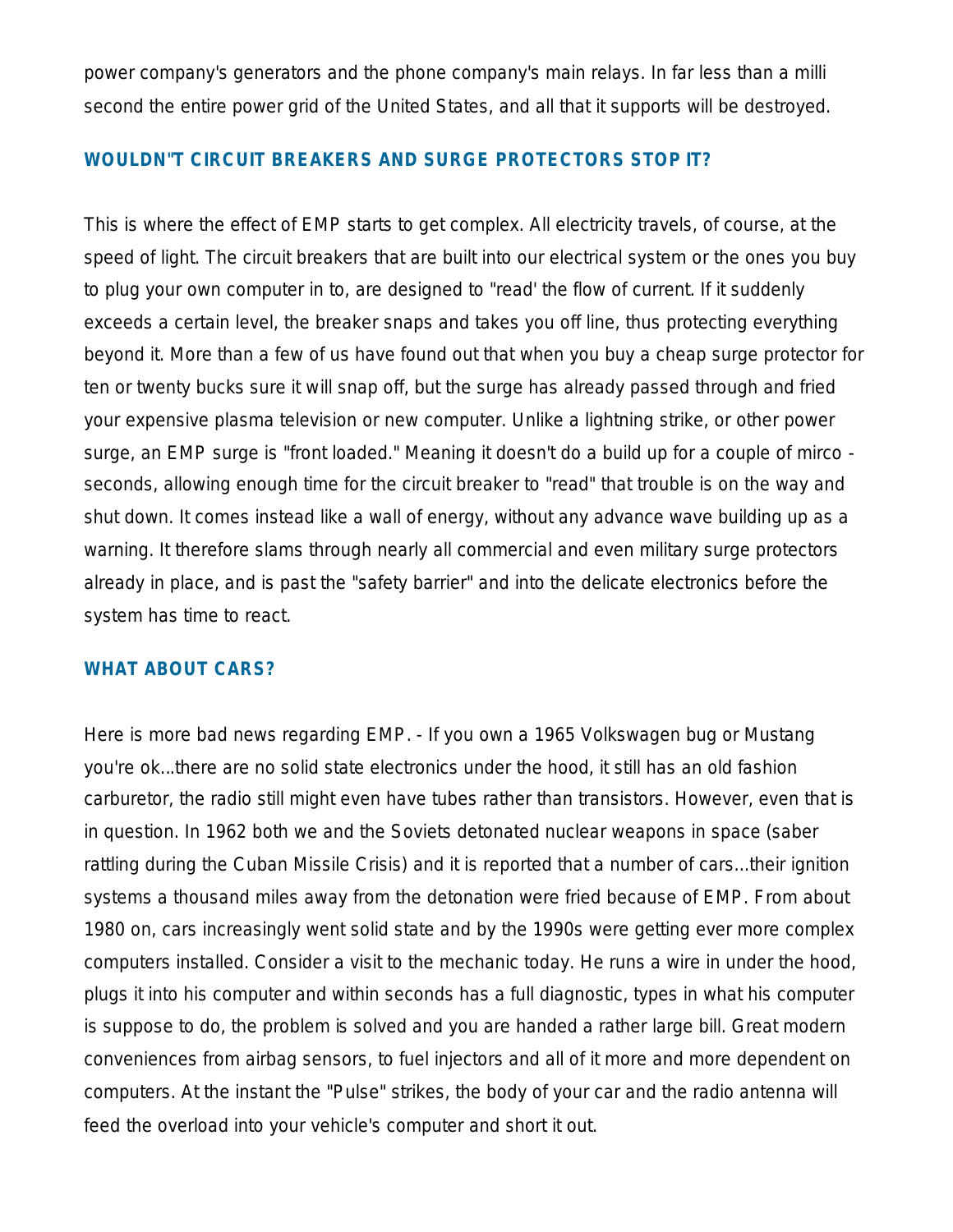Some police departments are even now experimenting with using a specially designed bumper on their car for high speed chases. If they can brush up against the car they are pursuing the officer just hits a button, and through his bumper a high energy surge will be released, flooding into the car being pursued and shorting out its computer system. Result...whether you are being chased by the police with this new device, or an EMP burst has been fired off...your car will essentially be a useless hunk of metal that will slowly roll to a stop. In that instant, most of America will be on foot again.

### **AND PLANES?**

This is a terrifying aspect of an attack that no government report has publicly discussed along with the potential casualty rate in the first seconds after an attack. Commercial airliners today are all computer driven. In fact, from lift off to landing, a pilot no longer even needs to be in the cockpit, a computer can do all of it if need be. When the pilot pulls back on the "stick" it is no longer connect by wires stretching all the way back to the tail and the elevator assembly. Instead, his motion is read by a computer which sends a signal to an electrical servo - motor in the tail, which then moves the tail. In short, the entire plane is computer driven. It is estimated that at any given moment during regular business hours, somewhere between three to four thousand commercial airliners are crisscrossing the skies. (There is a fascinating site you can find via Goggle that shows typical air traffic around the world during a twenty four hour period. From dawn till way after dusk, the entire USA is one glowing blob of commercial flights crisscrossing our sky). All of them would be doomed, the pilots sitting impotent, staring at blank computer screens, pulling on controls that no longer respond as the plane finally noses over and heads in.

Somewhere between 250,000 to 500,000 people will die in the first few minutes...more than all our battle casualties across four years of World War II

# **AREN"T WE PREPARING? ISN'T THERE REPLACEMENT EQUIPMENT IN PLACE AND TRAINED PERSONNEL READY TO REACT?**

The frightening answer is no. This author has spent over four years researching this topic, interviewing scores of personnel from Congressmen and Generals, to your local police chief and sheriff. At your local level, since 9/11, first responders have received hundreds of hours of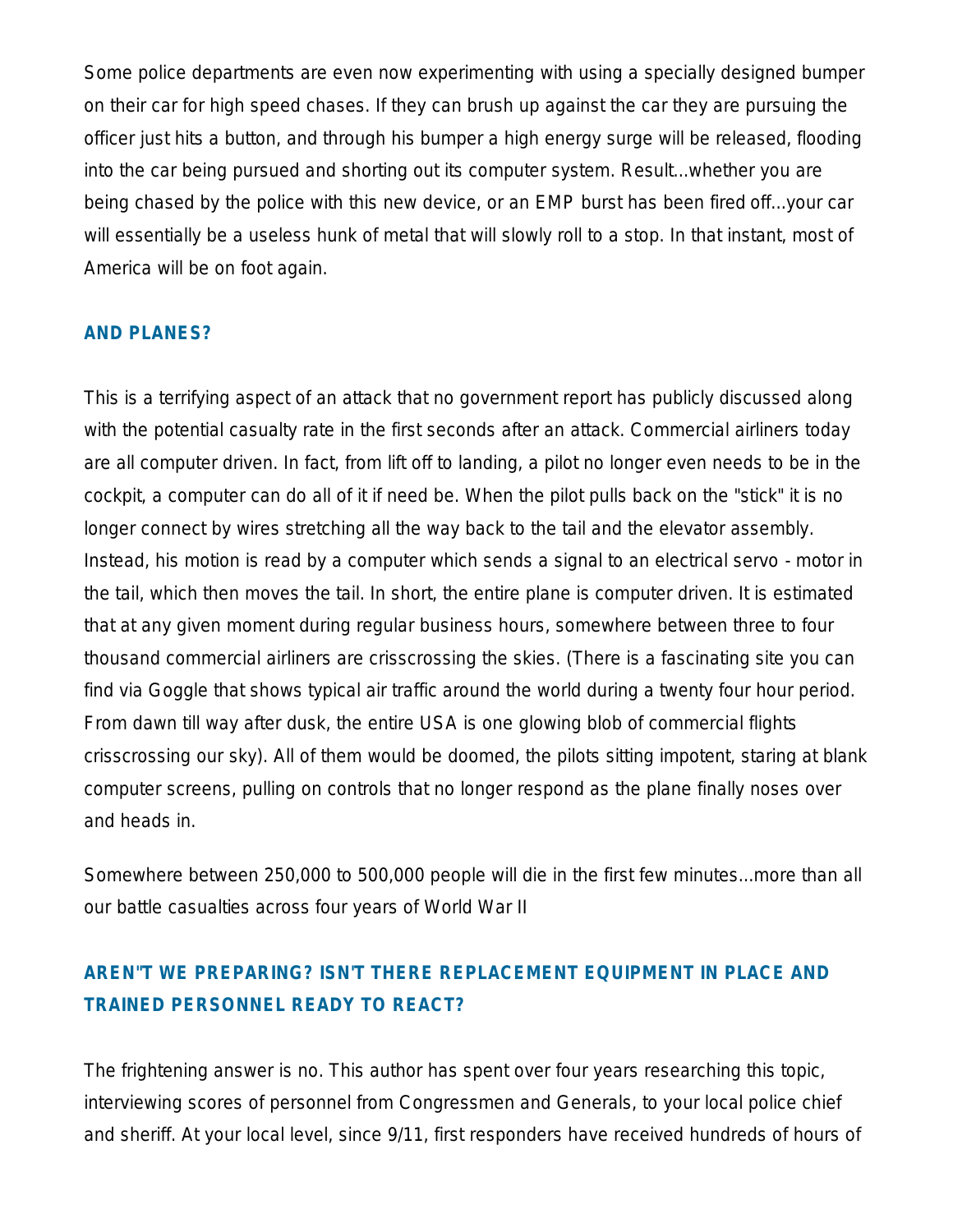training and briefings on all sorts of terrorist scenarios. Only a few have told me that they even discussed the topic for more than a few minutes at an official level. As to emergency stockpiles of supplies and crucial replacement parts, there is nothing in place.

#### **WHY NOT?**

EMP, has managed to "stealth" its way on to the highly dangerous list and few, except for a small number of personnel in the Pentagon, various research labs, and men like Congressman Bartlett (R., MD) who heads the Congressional Investigative Committee on EMP, are aware of it. For one it has a certain "sci - fi" sound to it, which makes many dismiss the potential before the discussion has even started. Second, the only way to truly evaluate the threat and demonstrate it is to detonate a nuclear weapon, something we have not done since the full test ban went into effect decades ago. It is therefore not "visible" to us, the way another airliner smashing into a skyscraper is now forever imprinted on our national psyche, feared, and prepared for. Next, with all the competing issues and threats in the world, EMP simply does not have a "constituency" of influence. Only a few members of Congress, our military and scientific community are issuing the warnings. There are no Hollywood stars placing themselves in front of cameras with this as their cause, the few times it has been used in popular movies, it has been portrayed inaccurately, often absurdly.

And finally, the impact is so overwhelming - that it triggers a psychological sense of helplessness, and therefore why bother, since if it happens we are finished. It is the same response that happened between the 1950s - 60s. When first confronted with the threat of a nuclear attack, tens of billions was spent to prepare, in fact our Interstate Highway system was initiated in the mid 1950s as a national defense effort to provide avenues of escape from cities in the event of nuclear war, a means to bring in emergency supplies and to move our military. Plans were issued to citizens on how to build bomb shelters and all children were drilled in what is seen now as the absurd "duck and cover."

Something happened though by the mid - 1960s. The threat was no longer fifty to a hundred small atomic bombs dropped from bombers, it was now a rain of thousands of hydrogen bombs, delivered within minutes by ballistic missiles. In this atmosphere of overkill, attempting to prepare seemed ridiculous, futile. The standard phrase became "the living will envy the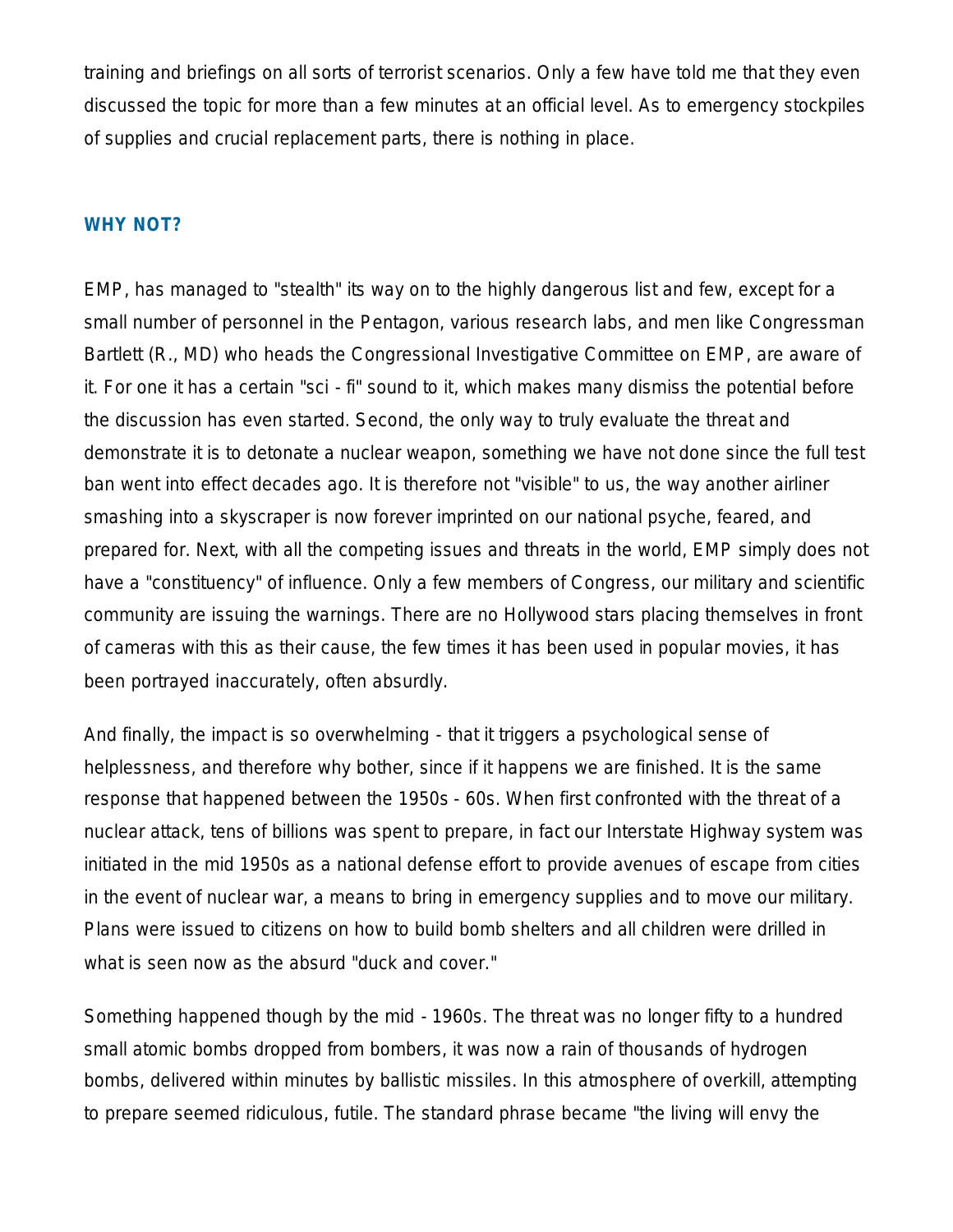dead," so why bother? Civil defense finally became an object of derision, the realm of a few survivalist nut cases.

That threat is still there, and to this day our nuclear forces stand ready to respond, which has indeed been the only defense left..."if you nuke us, we'll nuke you," a policy known as "mutual assured destruction," a zero win game.

EMP is different, it is not a rain of thousands of bombs, needing a vast and powerful military to deliver it, which means Russia and China are the only real threats in that realm...but unless seized by madness, their leaders know such an attack, within minutes would be met with thousands of bombs annihilating their country as well. It is a balance of terror that has now endured for nearly sixty years.

An EMP attack is different since it only requires but one nuclear weapon, detonated 300 miles above the middle of the United States. One bomb. The launch could even be done from a container ship somewhere in the Gulf of Mexico and in that instant, the war is already over and won.

An analogy. Aircraft carriers existed in 1941 but few saw them as a true strategic threat. Most in the military and their civilian leaders saw the role of carriers as platforms for launching scout planes, spotting targets, and acting always in support of the trusted and proven battleship. No one seriously considered the potential of putting half a dozen such carriers into one group and launching a full out attack in the opening minutes of a war. We all know what changed that belief forever, but by then, it was too late for the nearly 3,000 Americans who were killed on that Day of Infamy. The next Day of Infamy will be infinitely worst.

### **WHO WOULD DO THIS AND WHY?**

Given the hatred and fanaticism of some of our enemies today, if they can obtain but one nuclear bomb, the temptation will be there. It does not even have to be a nation such as Iran or North Korea...it could be a terrorist cell who with enough money buy the components and then destroy their definition of "the great Satan."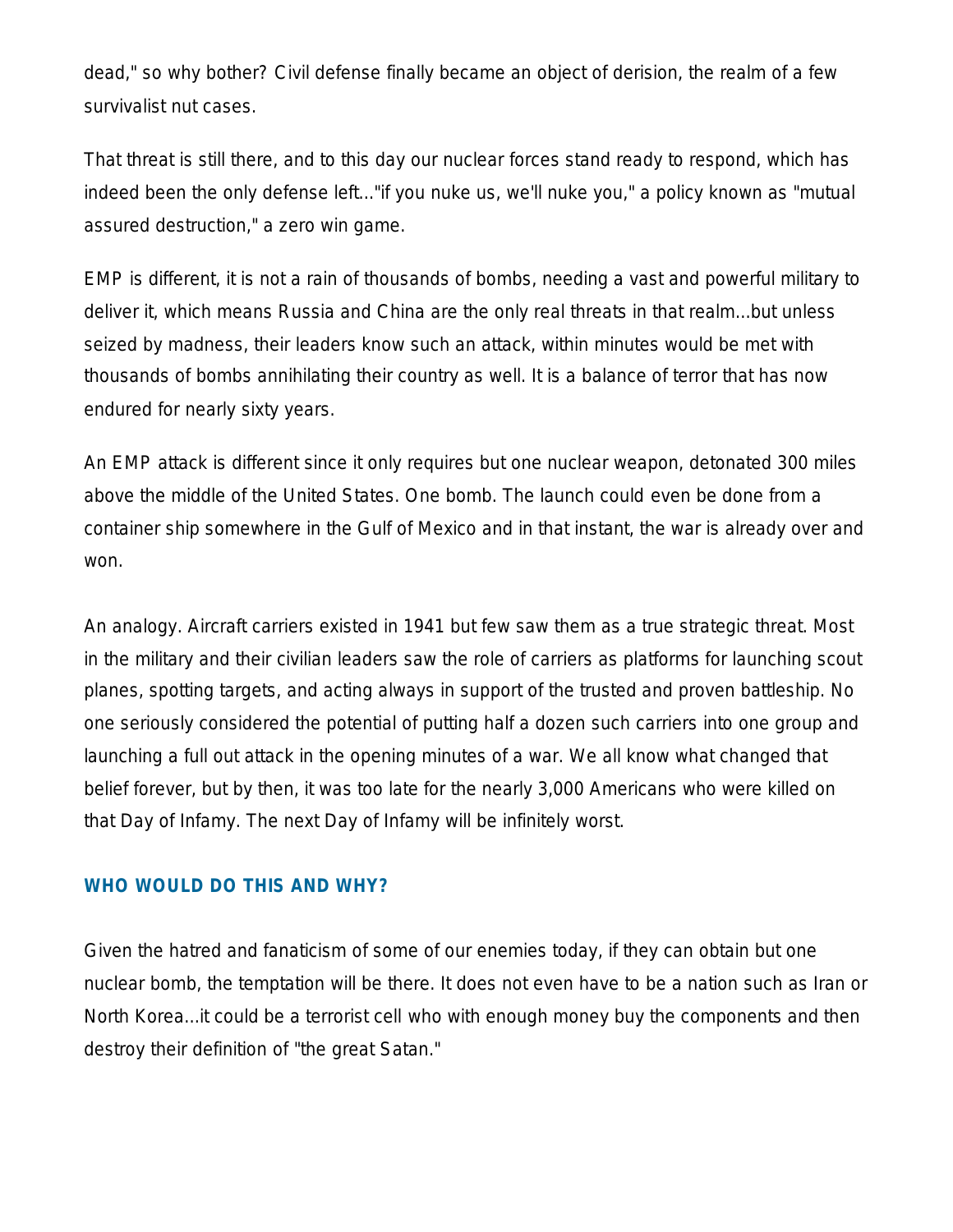### **WHAT WOULD HAPPEN AFTER THE ATTACK?**

Unless you are in a jet liner, plummeting to earth, or caught in a massive traffic jam of stalled vehicles on the interstate, you might not even know anything has changed. Sure the power is off, but we've all been through that dozens of times. You call the power company. But the phone doesn't work and that might be slightly more unnerving. You might go to your car to drive around and see what happened and then it becomes more unnerving when the car does not even turn over, nor any other car in your neighborhood.

Twelve hours later the food in your freezer starts to thaw, if it is winter and you don't have a wood stove the frost will start to penetrate in to your house, if summer and you live in Florida your house will be an oven. And that will just be the start.

Law enforcement will be powerless without radios, cell phones, and squad cars, unable to know where there is a crisis and how to react. The real horror show within hours will be in hospitals and nursing homes. They're required by law to have back up generators, but those generators are "hot wired" into the building so power can instantly kick in if the main system shuts down. That "hot wiring" means the Electro Magnetic Pulse will take out the generators and their circuitry as well.

If you are familiar with what happened in New Orleans after Katrina, multiply that ten thousand times over to every hospital and nursing home in America. Nearly everyone dependent on life support equipment in ICUs will be dead within hours. Nearly everyone in nursing homes dependent on oxygen generators, respirators, etc., will be dead or dying while depending on the time of year temperatures within plummet or soar.

As to medical supplies, not just in hospitals but across the nation to every local pharmacy, they are all dependent on something called Fed Ex. As we have perfected a remarkable system of instant delivery, guided by computers, local inventories have dropped to be more cost efficient and even for reasons of security with controlled substances, which to ordinary citizens means pain killers. Supplies will run out in a matter of days. Those of us dependent on medications to control asthma, heart disease, diabetes, and a host of other aliments which a hundred years ago would have killed us shortly after the onset...will now face death within days or weeks, unless the national power grid comes back on line quickly and order is restored.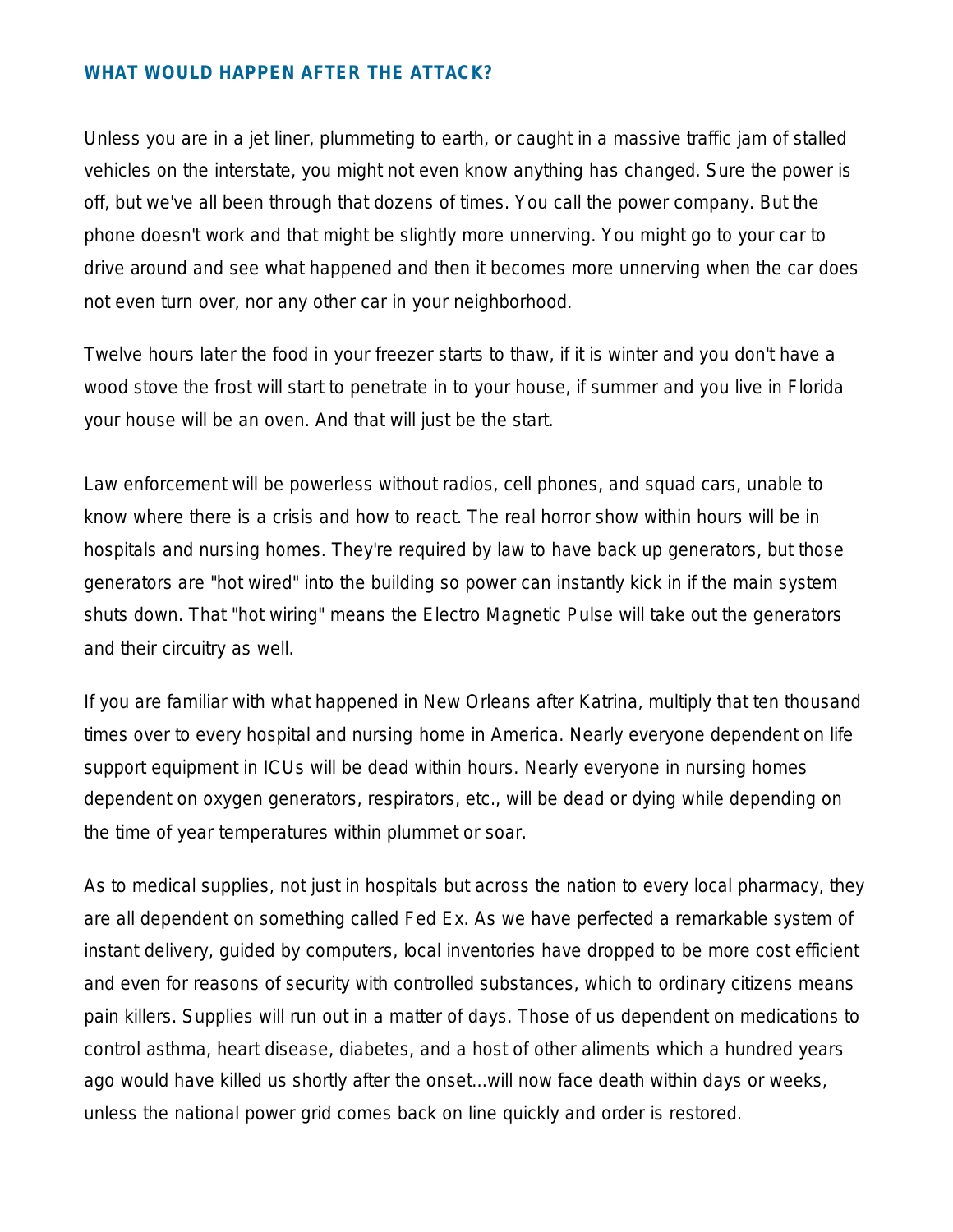### **HOW LONG WOULD IT TAKE?**

Here is the bottom line of the entire issue and why the threat of a single EMP weapon is so dangerous. There is the serious potential that we might never be able to restore the system. One might ask why? It just means replacing some circuit breakers, pulling out fried chips in our cars and replacing them with new ones etc.

It is not that simple. The infrastructure America has developed since the beginnings of the Industrial Age, is now so vast, intricate and fragile, that it is like a delicate spider web, which if touched by a flame can instantly vanish.

#### **A few examples to illustrate what might seem an extreme statement**

The incredibly complex system that creates electricity, starting from a hydro - electric dam, a glowing nuclear reactor, or coal fired plant, leaps through hundreds of circuit breakers, perhaps thousands of miles of wiring, across high tension lines to sub stations, and finally to the outlet your computer is plug into. This single line will now have hundreds of breaks in it, each one having to be replaced.

Any of us who have lived through a major disaster such as a hurricane, ice storm, or tornado, and then gone several days without power know the sequence, how much longer the wait seems to be, and then finally the welcome sight of a power company repair truck turning on to your block...and that truck might be from a power company five hundred miles away. All our disasters have ultimately been local in nature, Andrew in Florida, Katrina in Louisiana and Mississippi or one this author went through with Ivan in North Carolina. The disaster is local, even if fifty thousand square miles are affected, help streaming in from neighboring states, caravans of power trucks, each carrying not just experienced crews, but ladened down with all the replacement parts necessary to put electricity and phone service back into your house. When Ivan hit my town, dumping 30 inches of rain, wiping out the power grid and water supply, in less than twelve hours thousands of gallons of bottled water had arrived from Charlotte, power companies from Alabama, Tennessee and Virginia were arriving, the special parts needed to replace my town's shattered water main from the reservoir were air lifted in by a national guard unit.

Consider though if the entire nation is "down." Quite simply there are not enough replacement parts in the entire nation to even remotely begin the retro - fitting and replacement of all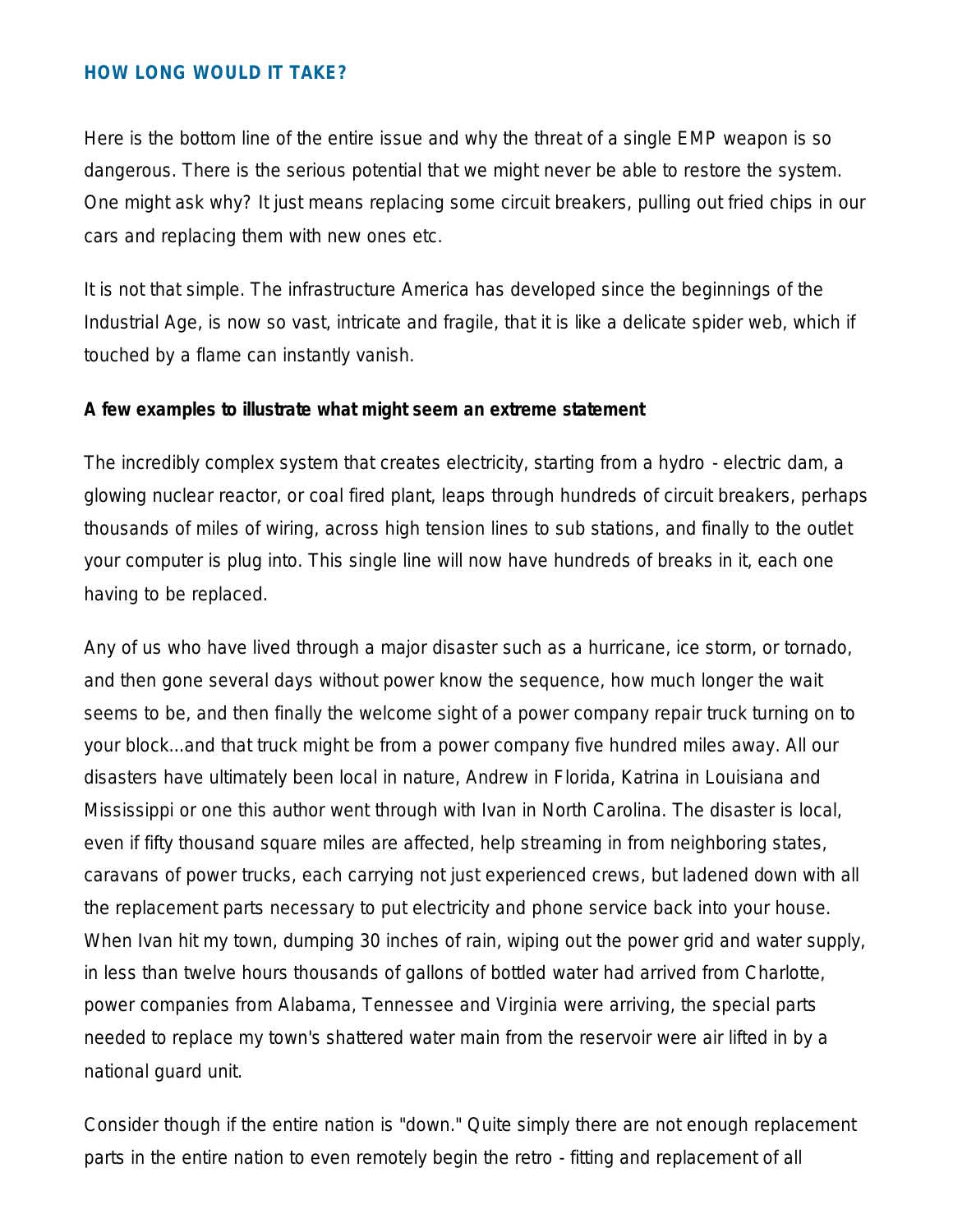components. Every community will be on its own, struggling to rebuild...on their own.

#### **Example two**

A member of your family has type one diabetes and if you do have that in your family you know that failure to properly monitor and treat can result in death within a matter of weeks at most. Start with the testing kit. If it is one of the new electronic digital models, changes are a small hand held unit, not plugged into the grid will in fact survive. If it is an older kit that still uses testing stripes and you are running short of those stripes of paper, you already have a problem.

Where does insulin come from? In an earlier age it was literally made from the ground up pancreas of sheep and horses. Today it is manufactured via genetically altered bacteria and cells. There are several such factories across the nation which do this, producing millions of vials a day.

We are not even going to get into the complexity of where do the vials, the rubber seals and such come from. But with the shut down of power the factory goes dark and the complex environmental controls to insure the proper safety of the bacteria "batches" is now off line. Within days it will cease to function for that reason alone.

But it will most likely already be off line. What of the workers? Will the next shift show up when cars no longer run? Unlikely. And those on the job? No matter how dedicated most must leave within a day to see to their own families and chances are not return.

Of the hundreds of thousands of vials waiting in refrigerated containers for shipping, what happens to the coolant? And where are the trucks to move it? If the insulin is, in fact, already in the "pipeline" so to speak, if aboard a Fed Ex plane we already know that tragic fate. If on a highway it will be stalled...and so on to your local pharmacy where the few vials in the current inventory will be snatched up by panicked customers within hours and then hoarded away, regardless of the need of others. And even then, how will you keep the insulin temperature stabilized and when that fails, how swiftly does the potency drop?

But one other factor, the syringes to inject the medicine. Any of us over 45 or so can recall the dull terrible needles in our doctor's offices. (As a child I recall my grandmother boiling my diabetic grandfather's needles.) After use they were stuck back into an autoclave (powered by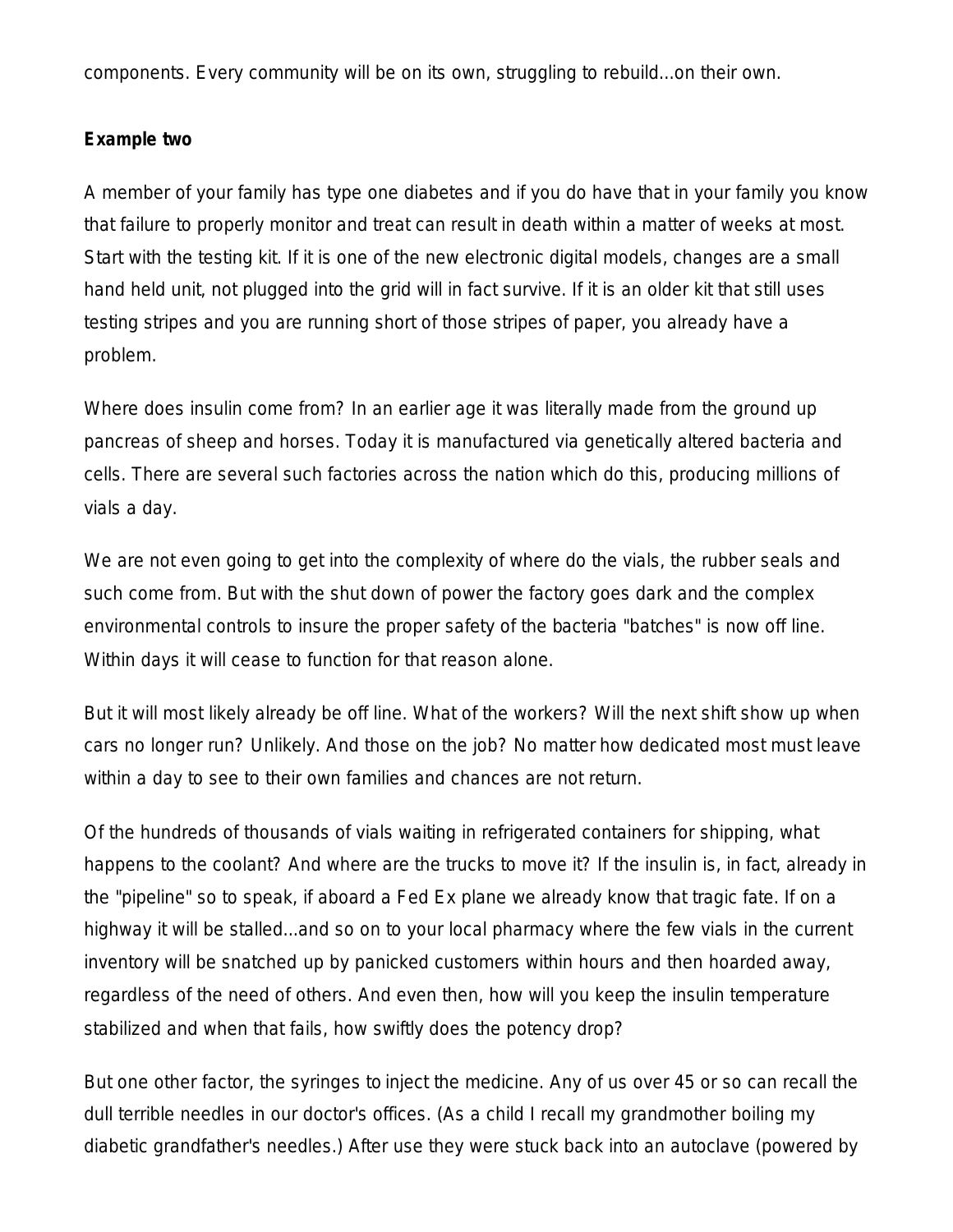electricity) and carefully sterilized...and then came the disposable syringe. Where does that needle come from. Again a long back track to an oil field, to a cracking plant, to a factory that, in sterile conditions turns the plastic into the barrel of syringe, to a mine where ore is turned into steel which is milled at remarkable tolerances into a needle point...and again shipped and shipped again and finally to your house.

The point of these few examples is that in an age not so long ago, nearly all that we needed for our lives was produced locally, and then came railroads, which could link a farmer's wife in Nebraska, via a catalog and telegraph to the Sears office in Chicago for that new set of dishes or a replacement part for a threshing machine...to our complex web of today. Few of us ever realized that with each advance in convenience and the latest new gadget or necessity we took another step towards dependence which in a global market today means that the chip needed to repair an important computer might be made in Japan, and ordered via a sales rep at a desk in India, and yet we expect it to arrive within two days and see nothing remarkable about that. Globalization with all its benefits and woes for some workers here, has made us infinitely more dependent on a global network of communications and transportation...that fragile spider's web.

There is the true nightmare of EMP. Once the entire system collapses, how and where does anyone build it back when that one crucial part you need is in a warehouse in Shanghai or Seoul and you don't even have means to even ask for that part.

# **YOU MENTION IN YOUR BOOK THAT 90% of AMERICANS MIGHT DIE WITHIN A YEAR. ISN'T THAT FEAR MONGORING?**

When such numbers were discussed during the height of the Cold War, the numbers were indeed real, as they are now with the use of but one weapon to create an EMP burst.

The tragic thing is how we can discuss such numbers now in a society where the entire nation went into stunned mourning after nearly 4,000 died on 9/11.

The death of an individual is a tragedy. The death of a million a statistic.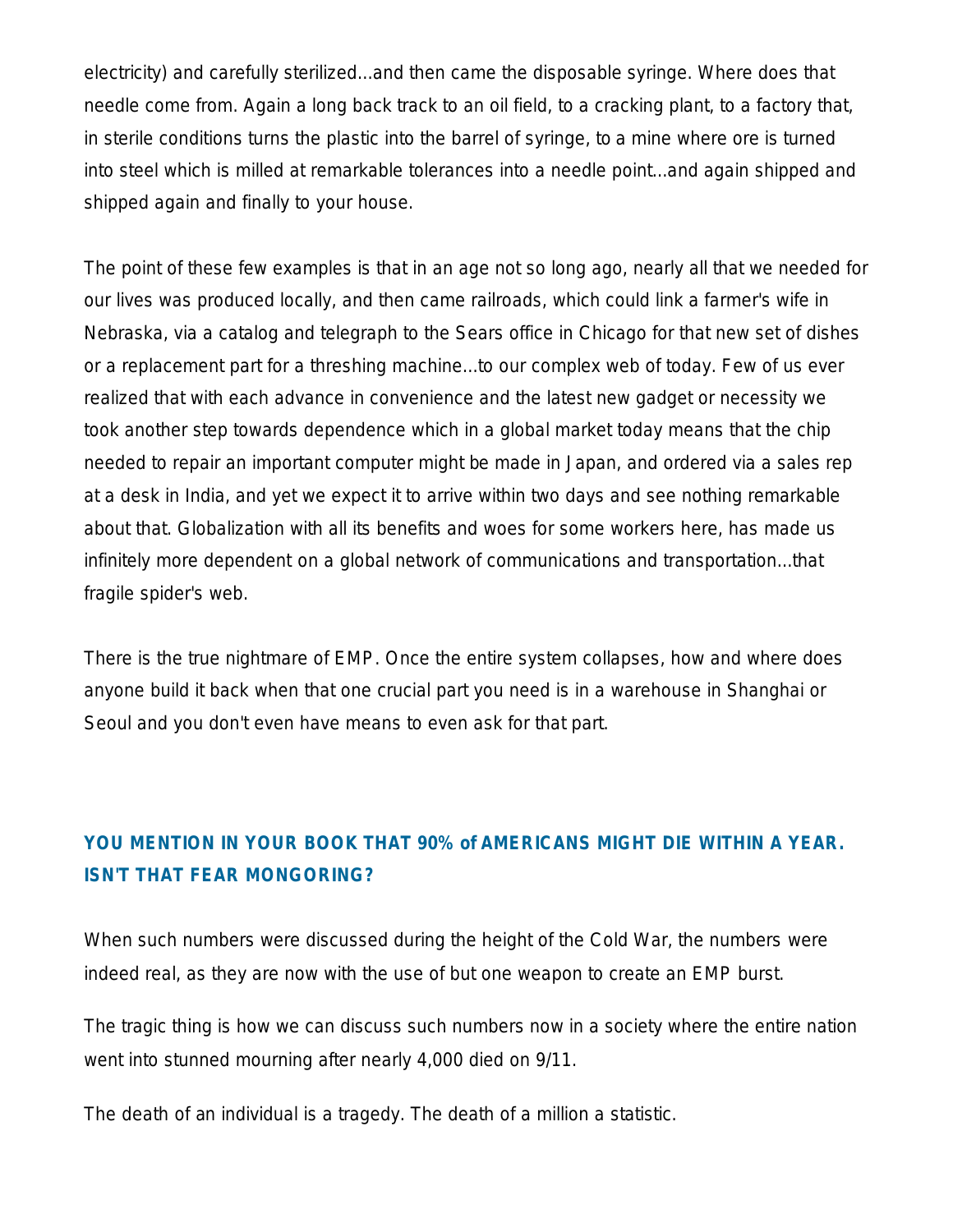The first few million deaths are tragically obvious. Those aboard commercial flights, and even most private flights, those in nursing homes, hospices, and hospitals.

The next few million are obvious as well. Those with severe aliments requiring careful daily medication or treatment, such as those awaiting transplants, people undergoing dialysis, those with severe heart ailments both known and not yet realized. We are use to emergency response within minutes when we snap open a cell phone and call 911. The stress, fear, even the unaccustomed physical exertion of someone having to walk ten miles to get home will trigger heart attacks, strokes, etc. We are a "hot house bred" generation, in fact several generations now. Our water supply is carefully controlled and delivered instantly and on demand, hundreds of gallons of it a day. Our food, wrapped in sanitary packages has expiration dates stamped on it. Where will you get drinkable water in a city after but several days? Frankly when was the last time any of us had to live without a flush toilet and anti bacterial hand wash by the sink? Food that starts to thaw, which we were always cautioned to throw out, food in a refrigerator that is now at room temperature... do you throw it out or risk eating it? If your house is fully electric how do you cook it properly?

These few questions alone lead to a clear path straight to an entire nation heading into gastro intestinal aliments within a week to ten days at most. Any of us who have traveled overseas, especially to third world countries have weathered them an d survived...thanks in part to modern medications once back safe home in the USA. But we are now the third world country. Very young children and the elderly can die in less than a day from severe dehydration and electrolyte imbalance. Without plenty of clean water and modern waste removal, the problem gets far worst, especially in temporary refugee centers.

Compound this with the fact that by the end of the week millions of Americans will be on the road...walking. The tragic lawlessness we often see in the wake of a large disaster will most certainly explode given that police are near powerless to react in an organized manner and national guard units will not even be mobilized since how do they mobilize if no vehicles run and all communications is still down.

Millions, many of them the most vulnerable will make the choice of abandoning the cities rather than try and fight to find a gallon jug of water or a few cans of soup. Beyond this fear, summer or winter many urban dwellings will be unlivable. The multi million dollar condo on the 40th floor is now a nightmare 400 foot hike straight up, lugging whatever water or food you might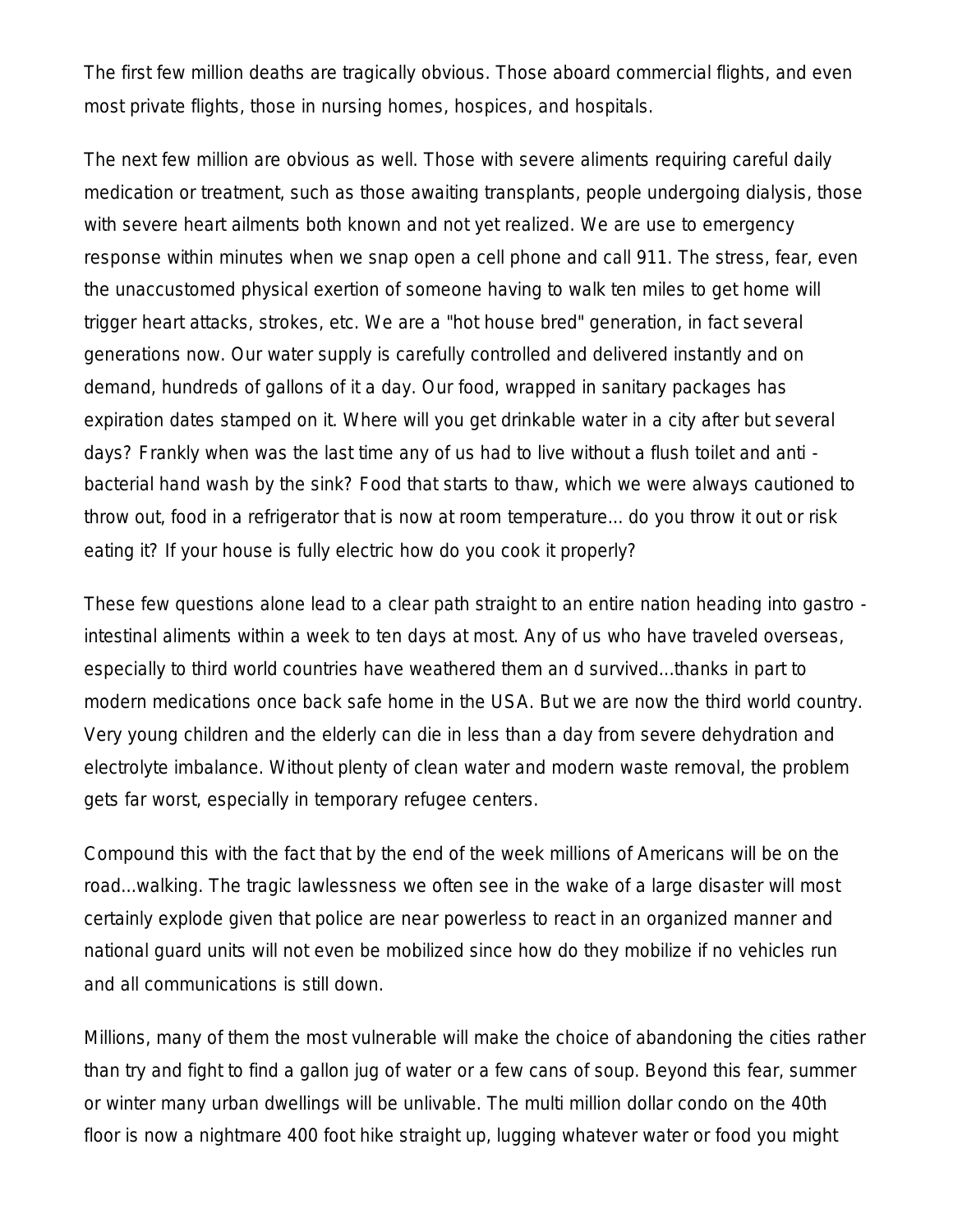get. They will be unheated, or roasting ovens, designed of course with perfection climate control...that no longer works. Many will be driven, as well by the false hope that relatives out in the suburbs or better yet "out in the country" will of course have plenty of food and be willing to share.

Our interstate highways will become nightmare paths of exile as our largely urban population tries to fan out to find food that once was shipped in.

Millions could and will die on that road. Where do they get safe water? The nearby stream or river is now a dump for raw sewage since purification plants are off line. Once stricken on the road by the results after drinking this water, where does one get help, basic medication, more water to keep you hydrated.

Within a month the next level of die off will be in full development. Those who survive the initial onset of illnesses from polluted water and food, and survive, will nevertheless be weakened, knock down a level. Even if they do get lucky and have food stockpiled, or find a source, chances are it will not be balanced at all and the first onset of nutritional imbalance will lower the immulogical system even further.

Now is the time that more serious diseases will appear. Pneumonia, especially in the winter due to exposure. More exotic and dangerous types of food poisoning such as salmonella due to a complete collapse of sanitation. Various forms of hepatitis, even diseases not heard of in a generation or more...measles, scarlet fever, and tuberculosis.

In addition, the number of injuries will have soared. Few of us today are truly use to the back breaking kind of manual labor of the 19th century. Even most laborers today use modern equipment to do 99% of the actual work. Unfamiliar with axes, shovels and saws, people will break bones, cut themselves, or just suddenly die from strain. And waiting now are the infectious diseases where an ordinary cut, once treated with a few stitches instead becomes an avenue for gangrene, a rusty nail is again a threat of tetanus.

And finally, violence against ourselves. At what point do we begin to kill each other for food, water, shelter? At what point does a small town mobilize, barricade itself in and make clear that any who enter will be shot because there is not enough food to share, and any new stranger might be a carrier of yet another disease.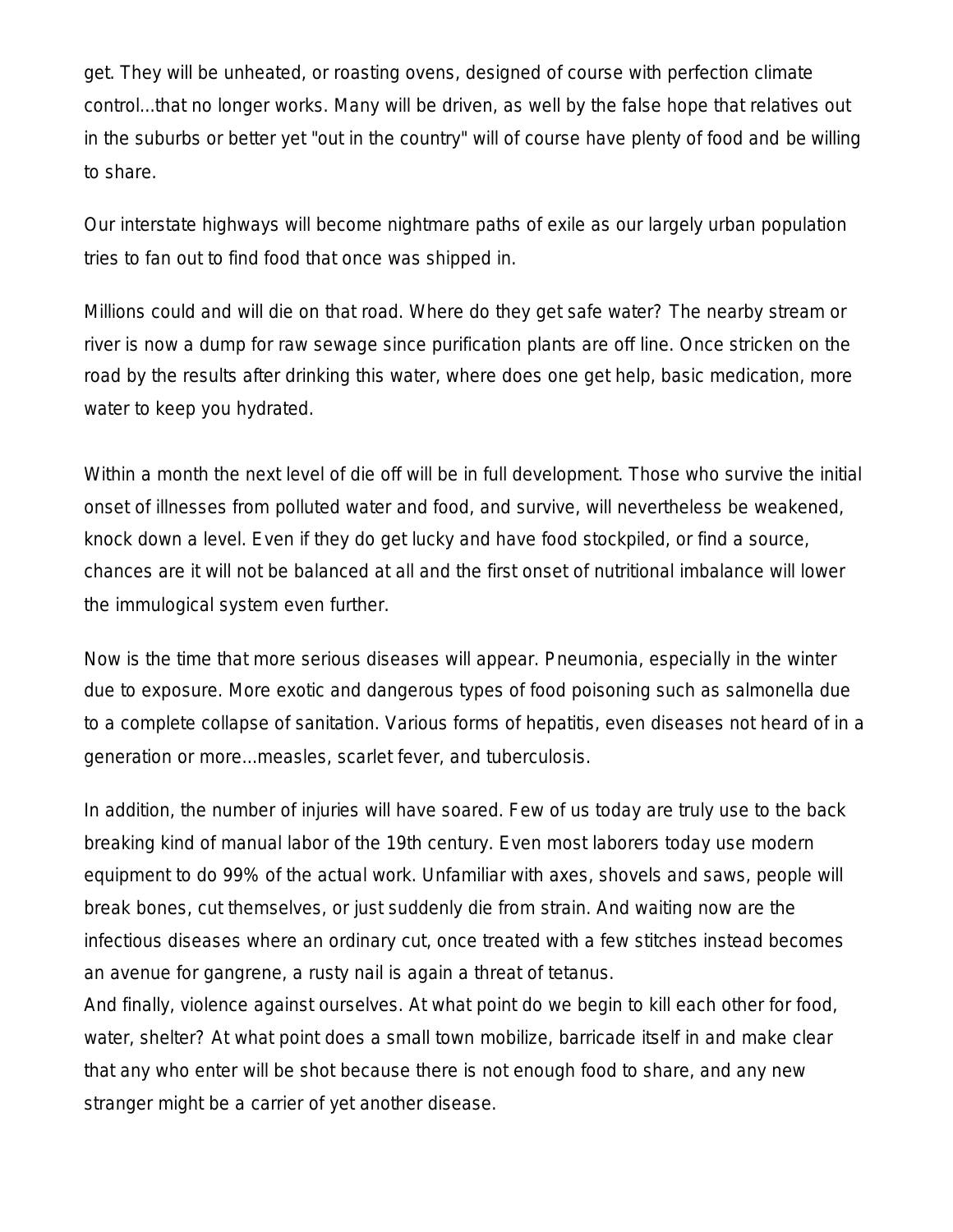By sixty days true starvation will be killing off millions and by 120 days mass starvation will be the norm. Those lucky enough to be in rich farm producing areas, with the knowledge of how to gather food by hand, and then preserve it, will have a temporary surplus, but even then, if they do not ration it out wisely, as did our colonial forefathers, they too will starve before the next crop is in the ground come spring.

Months later, yes help from old allies might be flooding in, but how to move it, distribute it and at the same time provide medical aid and also rebuild the electrical grid, step by step will still be overwhelming tasks.

As said before, "the death of a million is a statistic." Our statistic could very well be that in a year's time, nine out of ten Americans will be dead. Dead from but one weapon, our global position shattered forever as we revert back into a third rate power, if we even still survive as a united system of states.

## **IS THERE ANYTHING THAT CAN BE DONE BEFORE IT HAPPENS?**

Not a wide eyed sci fi novel or something sensationalistic, or even something set long after the event, like the book "The Road." But instead it was my goal to write a novel like the classic "Alas Babylon," or the more well known "On the Beach." To do something that might trigger a response, any kind of response. It was my good fortune, while researching for the book that I met Captain Bill Sanders of the Navy, one of our country's leading experts on EMP and Congressman Bartlett who heads the Congressional committee that issued a little known report on the threat of EMP. Both of them provided me with valuable information, which I must always emphasize was not classified, and encouraged me to get the story "out there." I therefore wrote the novel from the perspective of a single dad with two daughters, living in small town in North Carolina and what he will do, and finally must do to try and keep his daughters alive. And yes, it is very autobiographical. I am a single parent of a teenage girl, and I live and teach in a small North Carolina mountain town that is the actual setting for my story.

My greatest frustration and something I hope my novel will stir is the realization that only a minimal effort, to start, could radically cut the number of casualties after such an attack, perhaps by a full magnitude from over 250 million dead to less then 25 million dead...which is still a horrific number.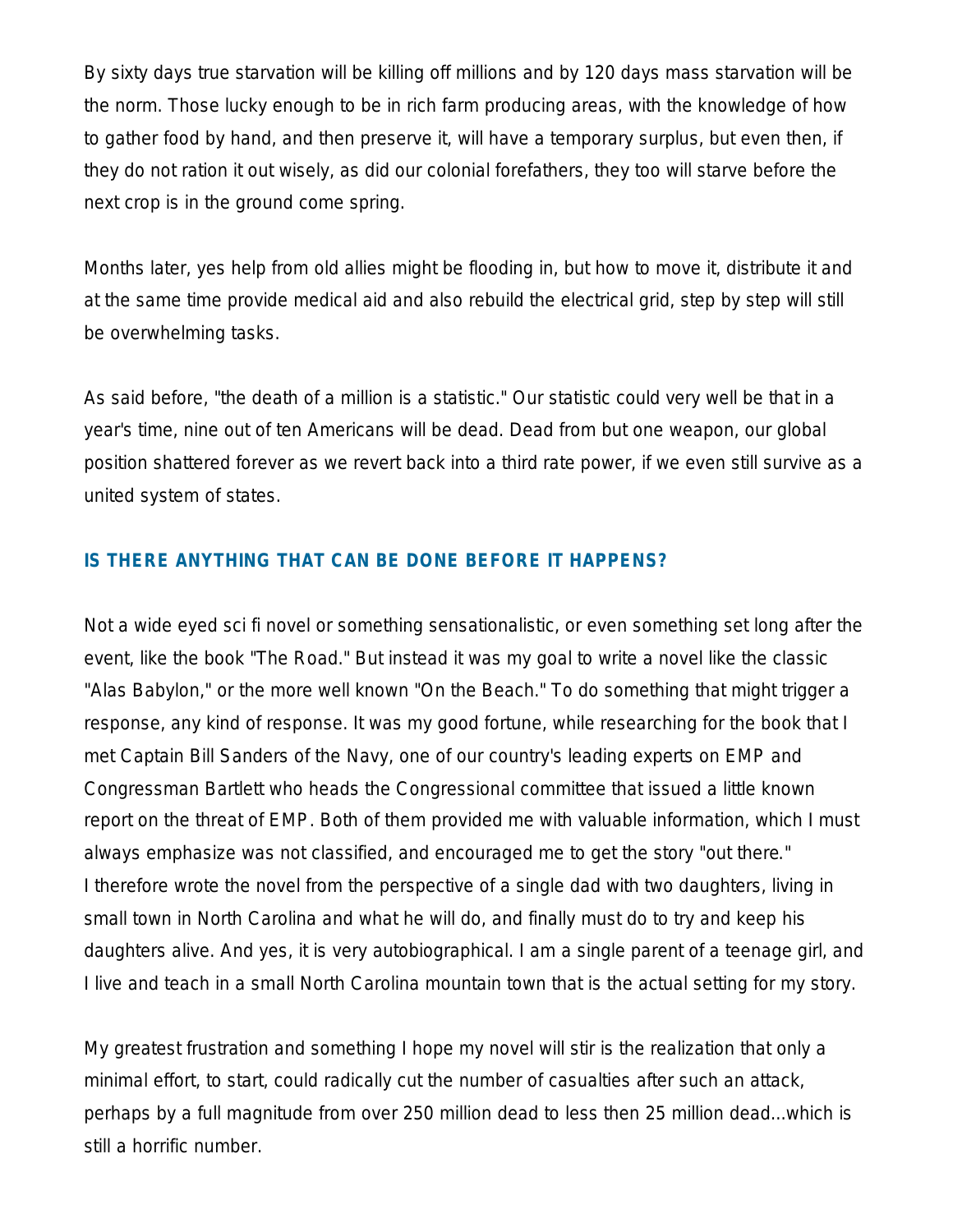An off the shelf purchase of hand held two way radios by every local police, fire, sheriff, and emergency response department in the country would mean, that if then properly stored along with a large stock pile of batteries that within minutes after an attack, a nation wide network of communications would be back up and running. This can not be emphasized enough, that proper communications and what the military calls "command and control," will go a long step towards maintaining public order.

Another inexpensive step is just simple training. We are a nation that sadly has become entirely dependent on someone "up the ladder" passing orders as to what to do. Very few of us today are conditioned to think and act independently. This has to be reversed in the event of an EMP strike. Every first responder should be trained to be able to recognize an EMP hit, and in coordination with their local departments, have a plan in place as to what to do first, and then next, and then after that. This author would recommend a first step being the seizing of supplies at every veterinarian's office in the country.

That might sound strange, but vets are most likely the only ones in your community that have a full array of surgical equipment, anesthesia and pain killers. Armed with this equipment, medications seized from pharmacies, dentist offices and doctor's offices, and then set up at a local school, staffed by local doctors and nurses, would mean that each community has made a major step towards tending its injured, ill and elderly.

Other training would be oriented towards how to organize a community, locating vehicles that still run, and retro fitting those vehicles, that had minimal electronics in them, so that law enforcement, medical, and fire control have transportation.

A next step would be public education for all citizens, similar to the programs in place during the 1950s. How to recognize an EMP strike and then what do you do? After Katrina we have learned to now start educating our citizens that they must rely upon themselves and their own good judgment, and not expect government to come instantly to the rescue. Contrast the chaos in the days before Katrina to the orderly evacuations when Gustav hit New Orleans this year.

But a week's worth of emergency food stockpile and water, just recycling used milk and soda bottles, filling them with sterile water and storing them away could buy a precious week's worth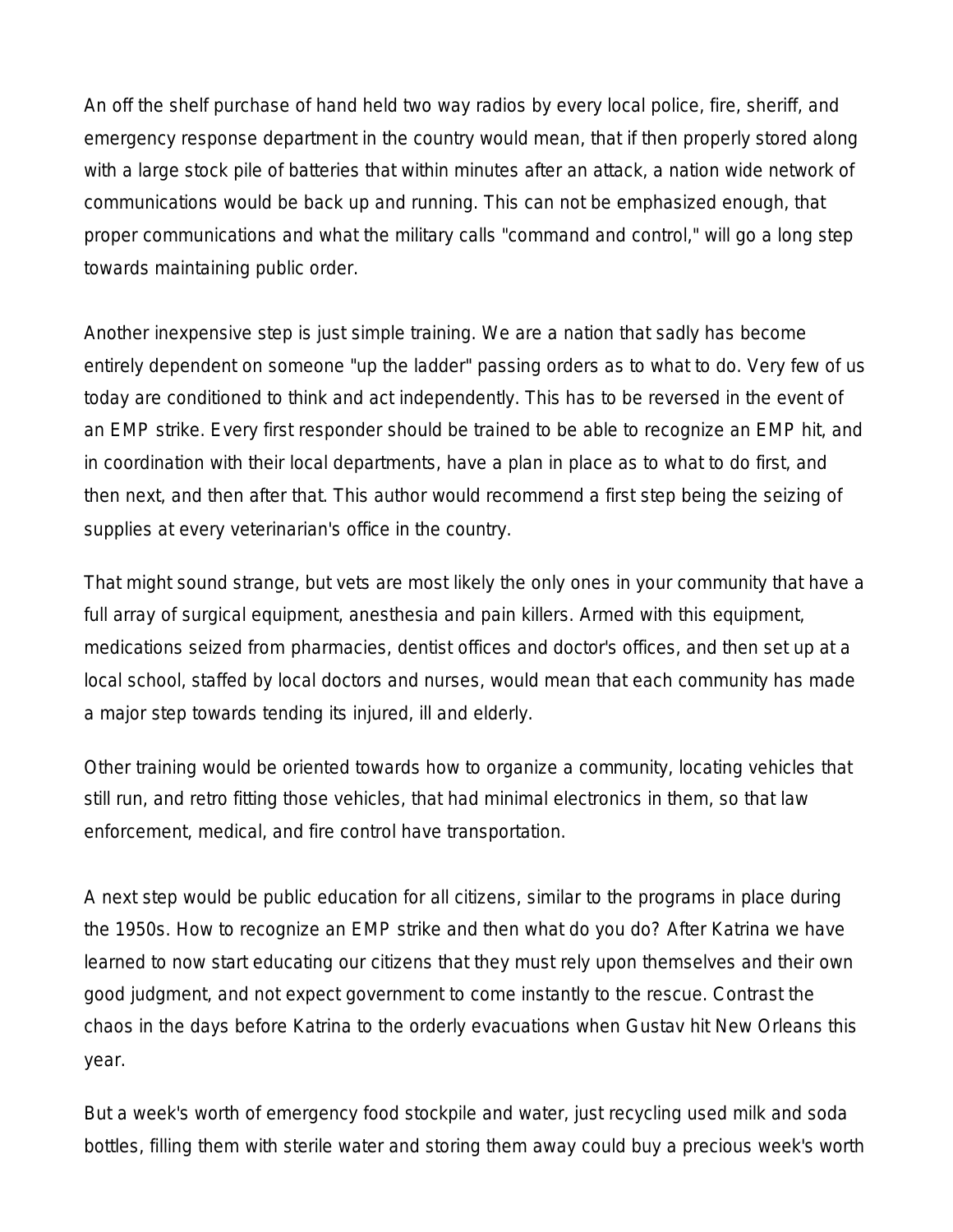of time, nation wide. A few simple medical supplies such a sterile bandages and just a basic family first aid manual. Simple things even our grandparents, still living on farms knew, about how to insure water is safe, where to put a privy pit, and properly store any food that might last long term. If a family member has a serious illness or condition keep a full level of medicine on hand and not wait until the bottle is empty before refilling. This alone could be a life saver for millions, buying extra weeks or a month or two.

Above all else educate to a post EMP survival. To turn to community organization, to help and rely on neighbors and not some distant agency, to have a plan in place to help local nursing homes with the elderly, to have an entire community, be it a neighborhood in a city, or a small town in the Midwest, ready to take care of itself and insure public safety and law while the nation gradually stitches itself back together.

Ironically these were plans already put into place across America of the 1940s and 1950s, this author can recall receiving civil defense booklets at school to take home to my parents and my father was the local civil defense coordinator for our neighborhood just outside of New York City. We took the threat seriously and we acted as Americans, to prepare, with the memories of WWII still fresh in our minds. This preparedness fell away... it should be restored.

The next step, which will cost more, will be crucial as well. The analogy is simple. We all know that America's industrial might literally saved the world from Nazism and Japanese Imperialism once we got into the war. But that industrial might did not appear overnight. It took over two and a half years of build up after Pearl Harbor before we went fully on to the offensive with D - Day in Europe and the push towards the Japanese main islands in the Pacific. What truly saved us though was not the effort after Pearl Harbor but the effort BEFORE Pearl Harbor. We did not want to fight, we were about the most reluctant nation on earth in 1940 when it came to getting into the war...but we did have the wisdom to start the build up then...building factories, training millions to work in them and millions more to learn how to fight. If we had not done that in the two years prior to Pearl Harbor nearly any historian will tell you...we would have lost World War II.

In this post industrial age power is no longer steel plants, mills, factories and yet more factories. It is now precision electronics, communications, computers... and the heart blood of all that is electrical power.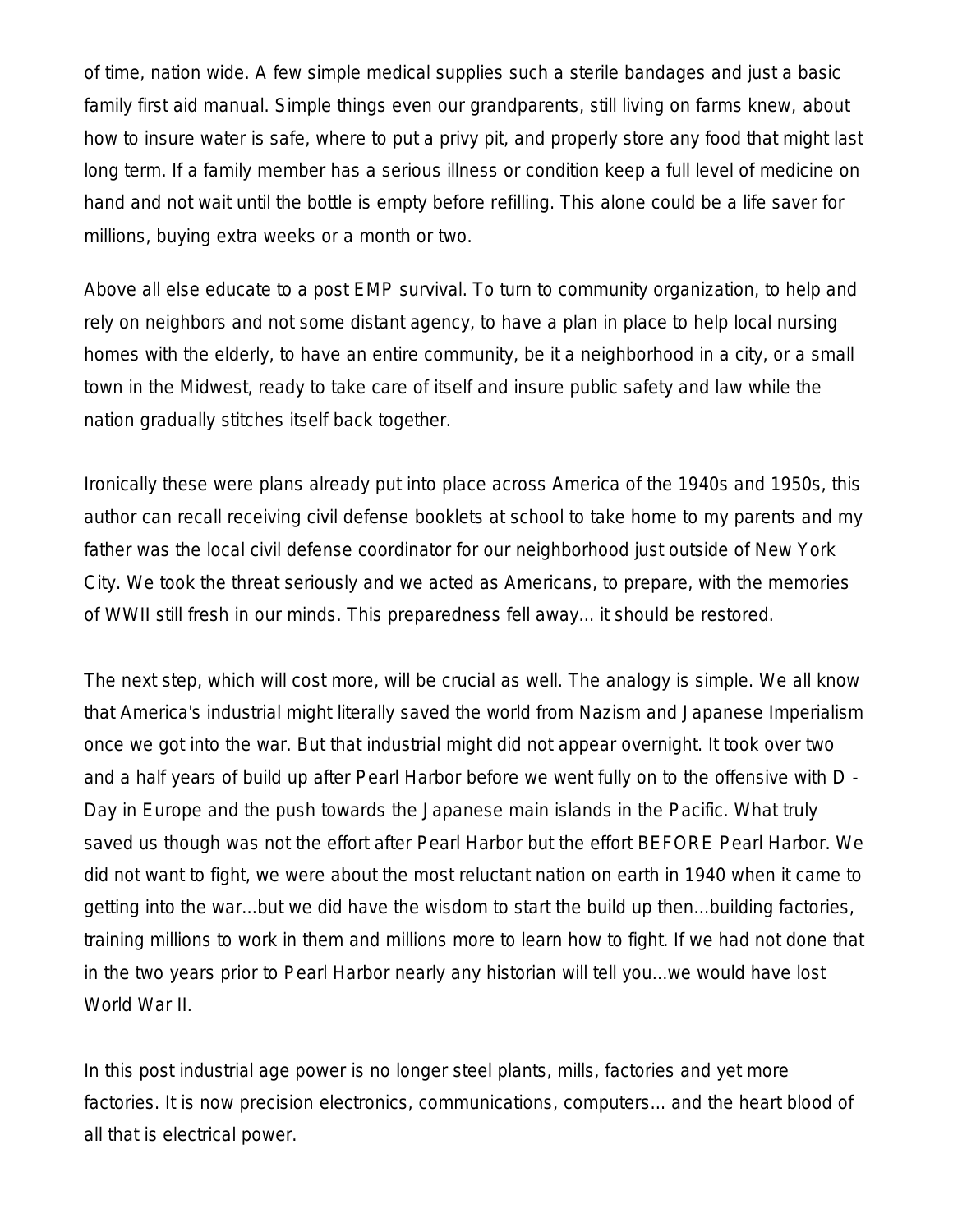Congress has estimated that a full retro fit to our power grid to withstand a large scale EMP strike could cost up to half a trillion dollars...and the chances of that bill ever passing is remote to say the least.

And yet, there is another path at a fraction of the cost. Stockpiling of key components overseas. Any major component being manufactured today for our electrical grid, that could be destroyed by an EMP strike, we should make but one more of each and then store those components at military bases overseas. Within hours of a hit on the continental United States, military aircraft outside the strike zone can be lifting that precious cargo back to the mainland and the rebuilding can begin.

Of late, our nation's railroads have launched an advertising campaign which is actually true, that in terms of tons per mile, our railroads are still the most effective means of moving goods. For an investment not much more than the cost of a couple of B - 2 bombers, or a squadron of F - 22s, several hundred diesel electric locomotives could be pulled off line, their components harden to withstand an EMP strike, then parked inside silos and bunkers at military bases across the country. Within hours after an EMP strike these powerful machines could already be at work. It will be laborious at first, for every other train in the country will have stalled on the lines. They have to be shunted off the main lines, switches reset by hand...but once cleared, a single train could move ten thousand tons of food to a stricken city and on the return run, evacuate thousands to where the food is out in the countryside, or back to military bases. Within weeks a nationwide transportation grid could be up and running again...yet another factor that will reduce fatalities even more.

A further step would indeed be a logical stockpiling of crucial medical equipment and supplies, especially medications with long shelf lives or can be frozen while in storage overseas or in underground facilities.

The final step in training and preparation...our own military. The power generation capacity aboard a modern aircraft carrier can supply a medium size city, a destroyer or frigate a large town. Attention should be focused on training our military, especially our Navy whose overseas forces and ships would be unaffected by a strike on the continental United States to return to save America. Within a few weeks both coasts, studded with several hundred ships could become focal points for rebuilding, as replacement components, food and medicine are moved in via ships, loaded aboard trains and distributed into the heart land.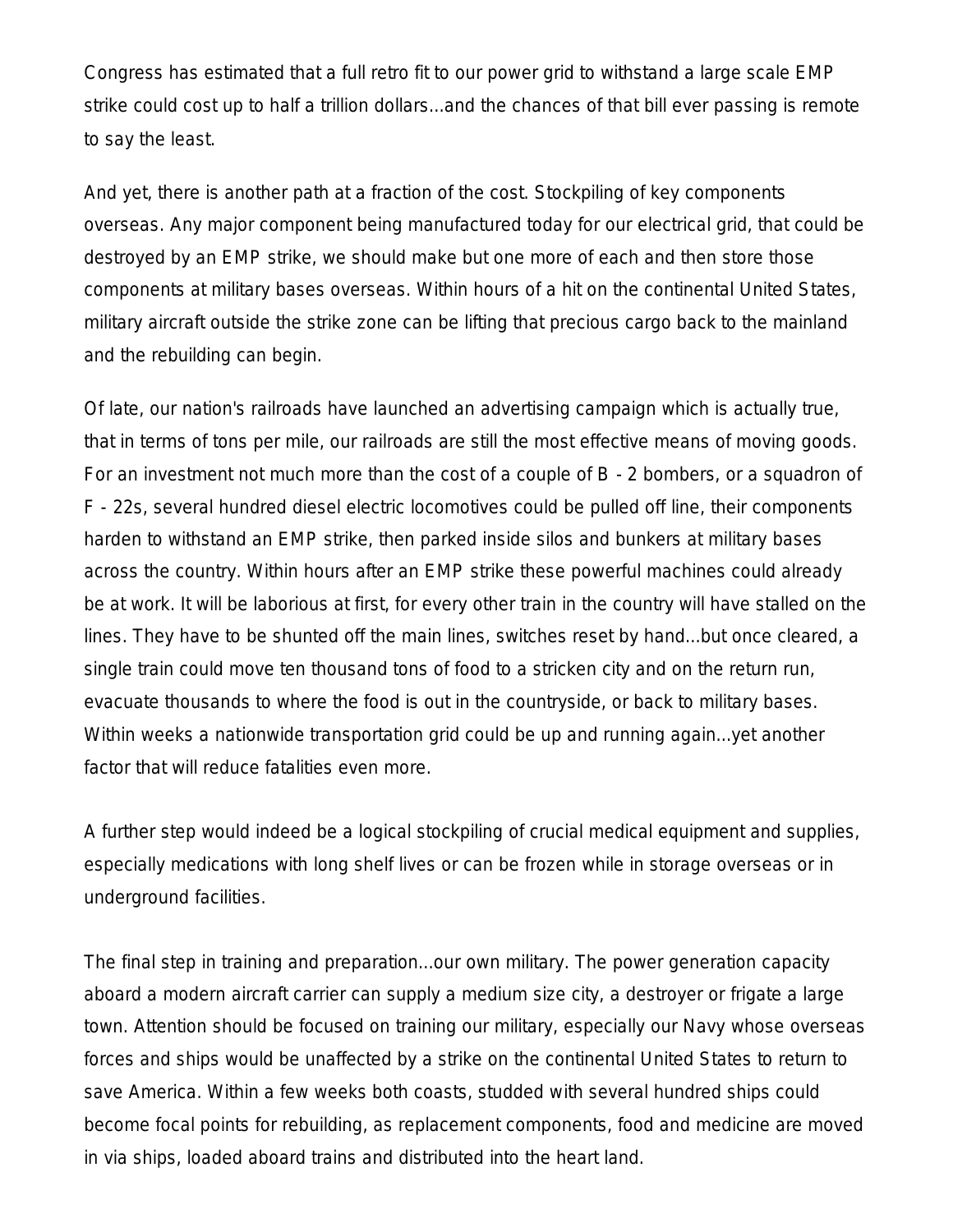It is a war. It is a war in which we will take casualties undreamed of in our worst nightmares...but it can be survivable if we act and prepare now.

## **IS THIS MERELY A SCI FI STORY OR IS IT REAL?**



An editor of Aviation Week and Space Technology, after reading this author's novel declared. "It is not a question of if it will happen...it is merely a question of when."

**Across six thousand years of recorded history mankind has known war. Across six thousand years humanity has tended to focus its best minds on the technology of war, to speak bluntly how to better kill our neighbors.**

**Never has a weapon been invented that it has not ultimately been used. And ironically so many "new" weapons, when first revealed are declared to be so horrible as to render war unthinkable. And all have ultimately been used.**

**Given the fanaticisms of some of our enemies today, some of whom believe that the creation of the Apocalypse will be their own fulfillment of a religious destiny, it would be madness not to think that such an attack within the next two decades is not just possible but in fact likely.**

It is time to think about what to do, and how to prepare before it happens. Reacting the day after the next "Day of Infamy," or "One Second After," it will be too late.

William R. Forstchen Author of "One Second After"

*William R. Forstchen (born 1950) is an American author who began publishing in 1983 with the novel Ice Prophet. He is a Professor of History and Faculty Fellow at Montreat College, in Montreat, North Carolina. He received his*